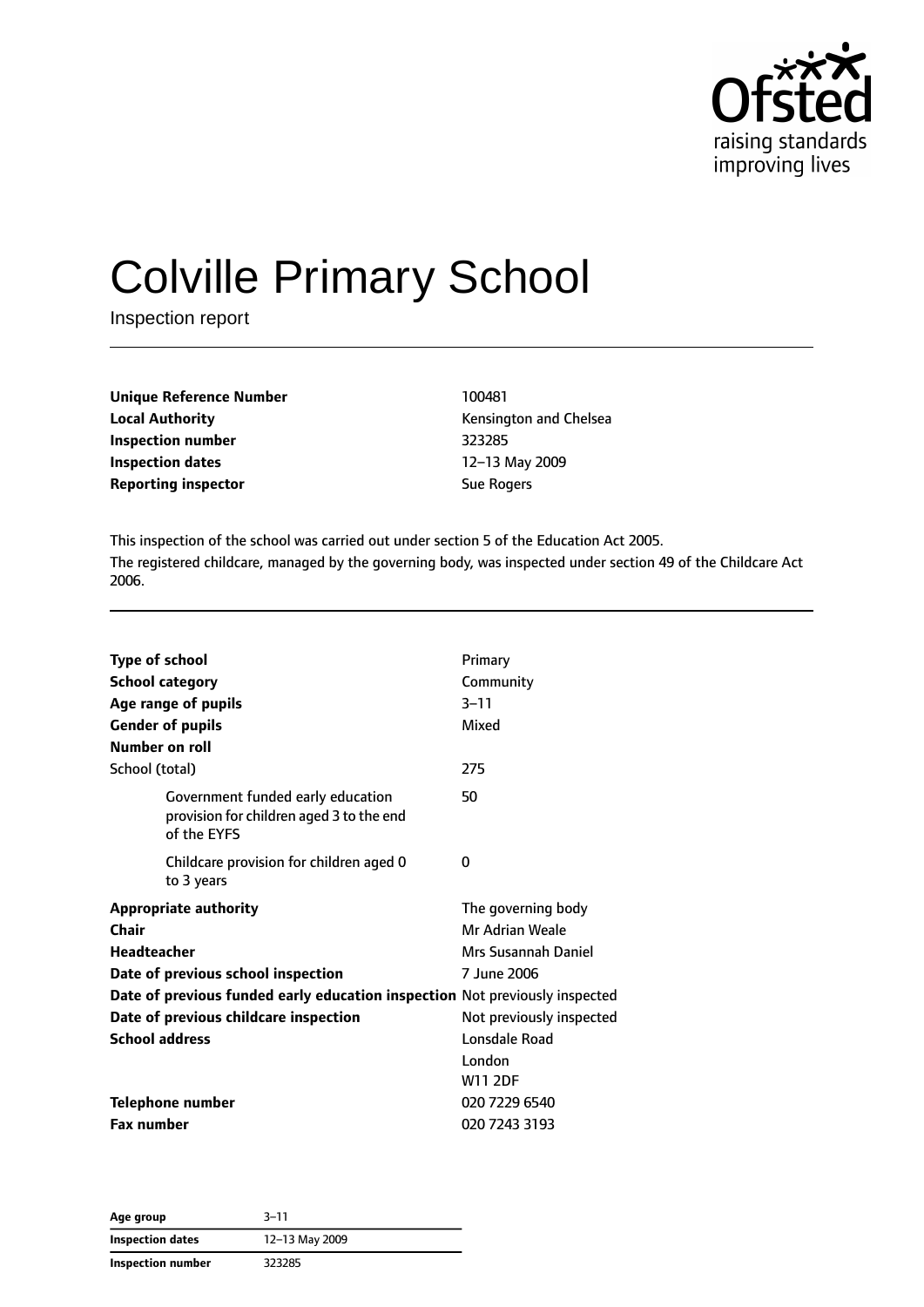.

<sup>©</sup> Crown copyright 2009

Website: www.ofsted.gov.uk

This document may be reproduced in whole or in part for non-commercial educational purposes, provided that the information quoted is reproduced without adaptation and the source and date of publication are stated.

Further copies of this report are obtainable from the school. Under the Education Act 2005, the school must provide a copy of this report free of charge to certain categories of people. A charge not exceeding the full cost of reproduction may be made for any other copies supplied.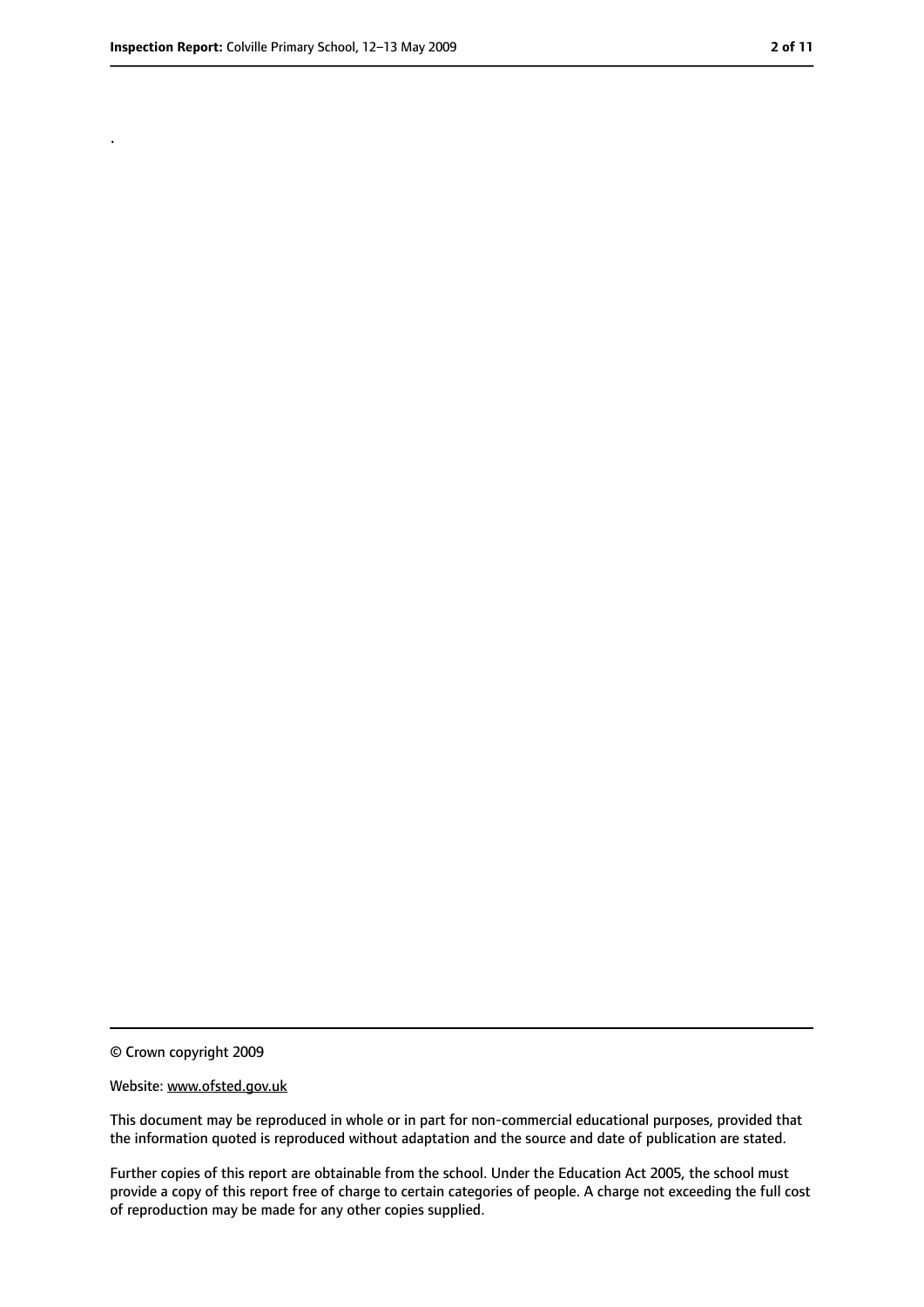# **Introduction**

The inspection was carried out by three Additional Inspectors.

#### **Description of the school**

This primary school is of average size. It has a Nursery and serves an urban area. About half the pupils are eligible for free school meals and the number of families moving in and out of the area each year is increasing. This is a diverse multicultural community and the number of pupils of minority ethnic origin is therefore much higher than the national average. Over two thirds of the pupils require extra support with English when they arrive. The school holds the Activemark for Physical Education. The borough Play Service offers a breakfast club, lunchtime play centre and after school play centre on the site. These were the subject of a separate inspection, as they are not managed by the school.

#### **Key for inspection grades**

| Grade 1 | Outstanding  |
|---------|--------------|
| Grade 2 | Good         |
| Grade 3 | Satisfactory |
| Grade 4 | Inadequate   |
|         |              |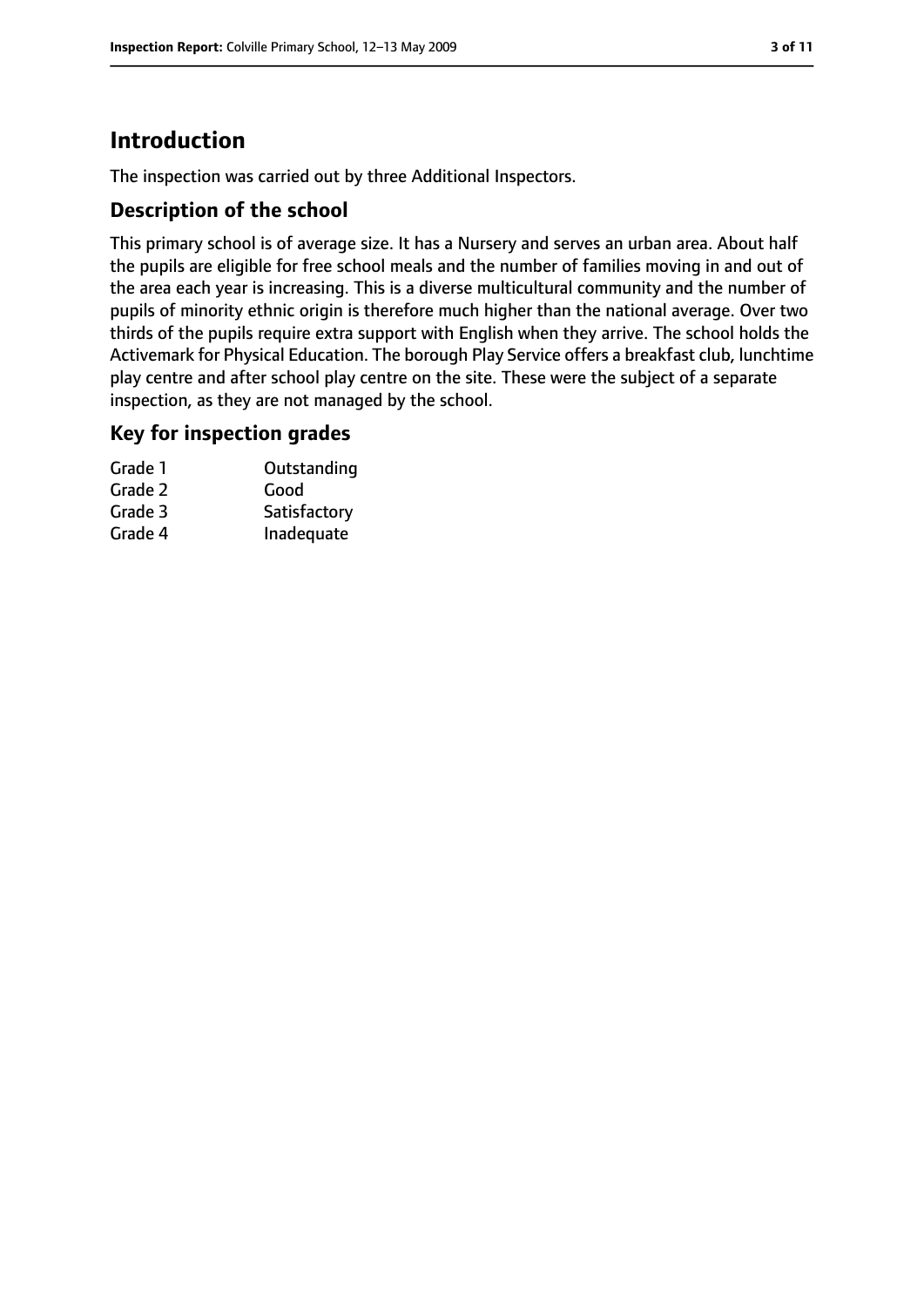# **Overall effectiveness of the school**

#### **Grade: 3**

Colville School provides a satisfactory education for its pupils. Since the last inspection, the school has improved in several aspects, including personal development and the quality of teaching. The school leadership team has a good and accurate knowledge of the strengths and weaknesses of the school. This shows that the school has the necessary capacity to improve further. However, other areas for development identified at the last inspection, such as challenge for the more able pupils, have still not been tackled sufficiently well. The curriculum and Early Years Foundation Stage have remained satisfactory. Monitoring and challenge by the governing body have not improved. Governors are supportive, but the overall impact of their work is inadequate.

Teaching has improved since the last inspection and is now good. As a result, pupils make good progress, enjoy school and do well in their personal development. Confirming their enjoyment one pupil said, 'Our school is a great community'. Parents' comments also reflected positive views on the quality of teaching and relationships in the school. One parent, typically, wrote that, 'Teachers always make time for us'. Teaching has improved because the headteacher has built an effective staff team and the quality of monitoring and support for teaching by school leaders, and especially that of subject leaders, is more rigorous. Although pupils are now making good progress, there is a legacy of weaker progress over recent years to overcome. This was due, in the main, to teacher turnover and absence. Consequently, standards in English, mathematics and science are below average when pupils leave the school in Year 6, although this represents good rates of progress in relation to their low starting points. Groups of pupils who might be vulnerable are identified through the use of good tracking data, and effective interventions are put in place. These pupils achieve as well as other pupils. However, the school is aware that there are still not enough pupils attaining the higher levels in the national tests. Although the school identifies the more able pupils carefully, teachers still do not plan sufficiently well to ensure that they are challenged effectively.

Attendance and punctuality have also improved and attendance is now average. However, some parents continue to take their children on holiday in term time, despite the concerted efforts of the school. Pupils develop good social skills and learn to collaborate effectively. They behave well in lessons and their spiritual, moral, social and cultural development is good overall. Pupils report that they feel very safe, because they are well cared for. Their knowledge of how to stay healthy is good. Charity work and school council representation help pupils learn to make a positive contribution to the community. Academic support and guidance are also good, principally because the school has worked hard to improve its assessment procedures.

The curriculum is satisfactory. It meets national requirements, but too little time is devoted to some subjects. The school has rightly concentrated on improving basic skills, but has missed opportunities to consolidate these in other subjects. As a result, subjects, such as music, history and geography are not taught regularly enough, especially in Year 6.

#### **Effectiveness of the Early Years Foundation Stage**

#### **Grade: 3**

The Early Years Foundation Stage curriculum is creatively interpreted to meet the children's needs. The children's belief that learning is fun is very evident on their faces. Children enter the Nursery and Reception classes with skills and knowledge that are lower than those expected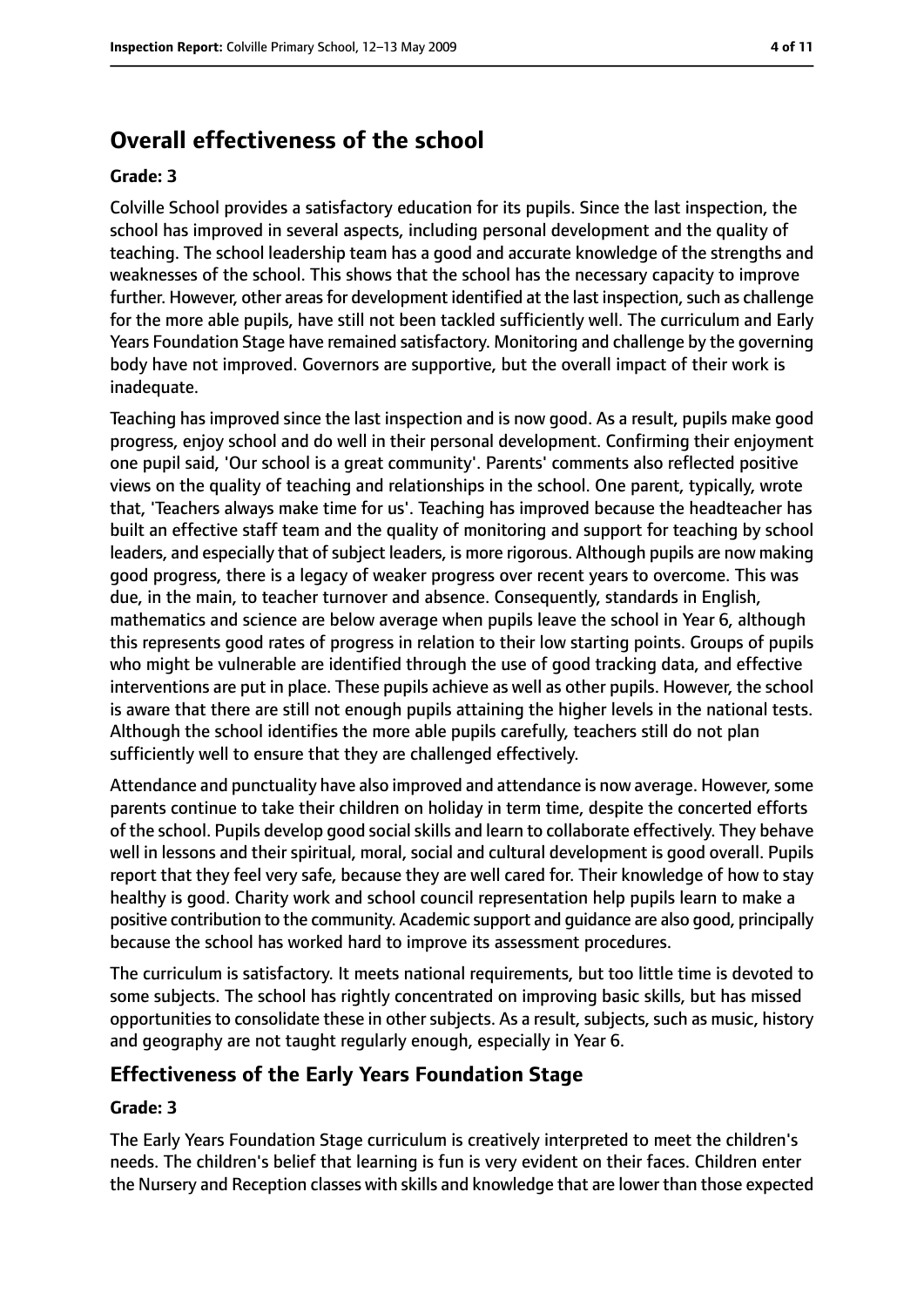of three- and four-year-olds. They make satisfactory progress overall. Because of their low starting points, they are still working at below the expected levels by the time they enter Year 1. Progress in personal development is good. The children are confident and are happy to demonstrate the learning they have achieved. One child confirmed this, saying, 'Before I came to school I could not count. Now I am nearly five I can'. The school leader for the Early Years Foundation Stage is new in post. She rightly recognises that planning for children's independent work is not yet detailed enough. When working alone children do not always have information about what they might learn, or sufficient resources to help them improve their writing. The outdoor area for Reception is attractively and imaginatively equipped, with a marquee to provide shelter. Nevertheless, itslocation, one floor below the classrooms, limits children's opportunities to make independent choices and to enjoy outdoor activities.

## **What the school should do to improve further**

- Increase the number of pupils who achieve higher levels in their assessments, by improving the quality of teachers' planning for the more able pupils.
- Improve the quality of the curriculum by increasing cross-curricular links and making sure that sufficient time is devoted to the teaching of all subjects.
- Improve the quality of governance by ensuring that governors are fully informed and involved effectively in the monitoring of the school's work.

A small proportion of schools whose overall effectiveness is judged satisfactory but which have areas of underperformance will receive a monitoring visit by an Ofsted inspector before their next Section 5 inspection.

# **Achievement and standards**

#### **Grade: 2**

Pupils' progress is accelerating. Taking into account their low starting points, progress is now good for most pupils. All pupils are benefiting from more attention, due to small classes and early identification of their learning needs or difficulties. The school recognises that the more able pupils could do still better as some fall short of reaching the higher levels in the national tests at the end of Year 2 and Year 6. Leaders also know that standards in writing, in particular, should be higher as pupils make slower progress in writing when compared with reading. This is because many pupils require additional support as they are learning English as an additional language. Although they are doing well because the school's support teachers are effective, they have weaknesses in vocabulary and sentence structure. The school is rightly intensifying its focus on these areas.

# **Personal development and well-being**

#### **Grade: 2**

Each pupil is treated as a valued member of the school community and, as a result, their confidence and independence develop well. New pupils settle in quickly. Pupils are generally courteous to each other, to staff and to visitors. Their spiritual, moral, social and cultural development is good and is catered for through a range of activities which include opportunities for caring for the environment and helping others, and time for reflection. They have a good understanding of healthy eating. The Activemark testifies to the fact that pupils know the importance of exercise and they take part in a range of sports and other planned activities. Pupils participate fully in the life of the school and the local community. They take their responsibilities as school councillors and as helpers around the school seriously and play a major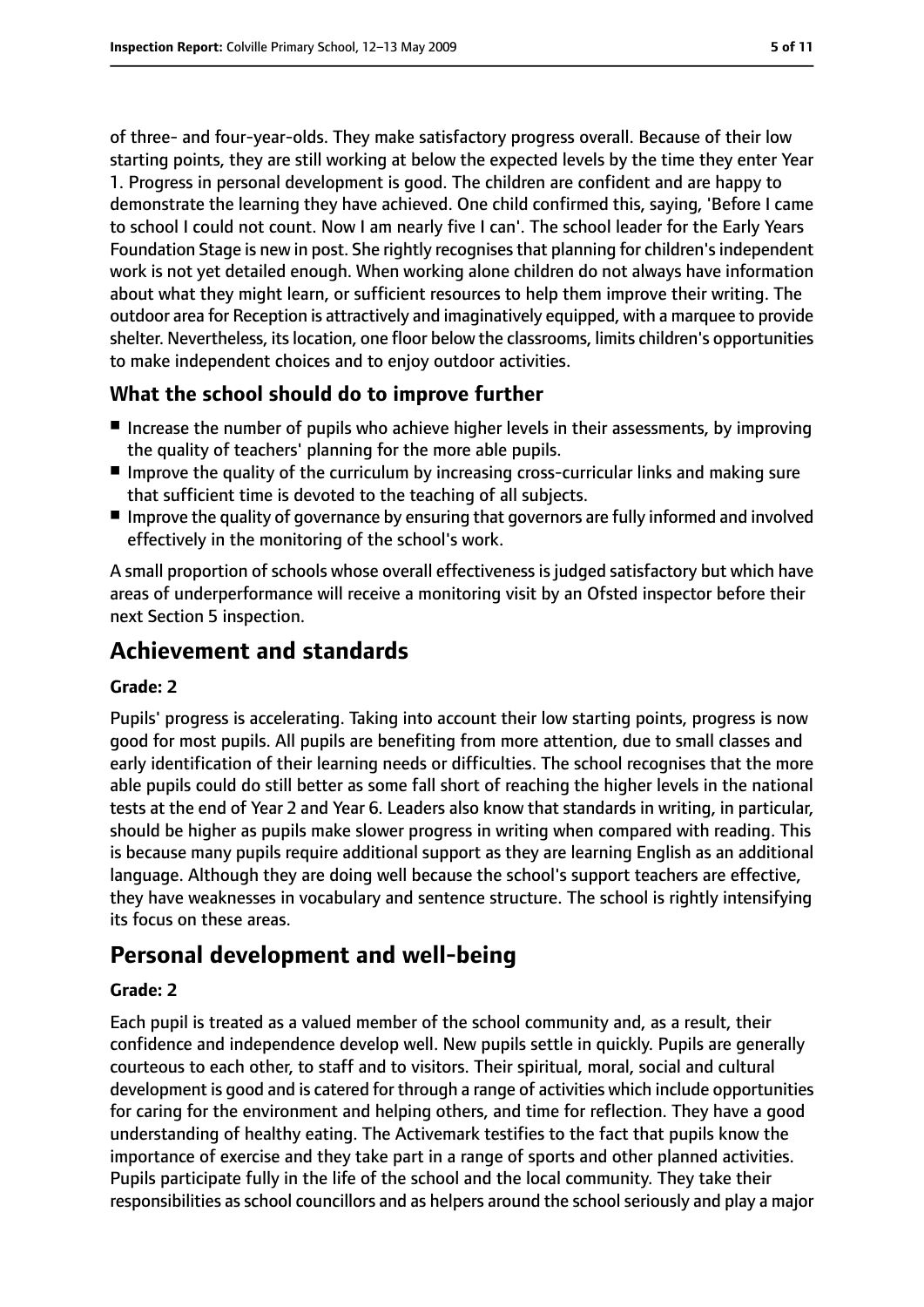role in making a difference. For example, the council were very keen to explain about their current project on improving the toilets. Their good interpersonal skills prepare them well for their future schooling.

# **Quality of provision**

## **Teaching and learning**

#### **Grade: 2**

Improving the quality of teaching has been a school success over recent years. Most teaching is good and the staff have forged excellent relationships and manage pupils' behaviour well. Explanations are clear and the lessons are usually interesting. Consequently, pupils enjoy their work. Teachers are making increasingly good use of assessment information to inform their planning, although the quality still varies too much when teachers plan for the more able pupils. Questioning is skilful in encouraging pupils to reason, and good use is made of partner discussion in lessons to develop and improve pupils' speaking and listening skills.

#### **Curriculum and other activities**

#### **Grade: 3**

Pupils enjoy lively lessons and the curriculum celebrates the rich cultural diversity that exists within the community. The school is increasingly introducing opportunities for pupils to meet with, and value, those from different backgrounds. Leaders have rightly set their sights on enriching and developing the curriculum further to enable children to attain higher levels of attainment across all subjects. There are some missed opportunities for pupils to practise basic skills, such as writing, within the context of other subjects. The use of computers is particularly undeveloped. A variety of after school sporting activities are on offer for the older pupils, as well as English and mathematics booster classes and creative opportunities. These activities add greatly to the pupils' enjoyment as well as to their achievement. There are plans to develop outdoor residential and day trips further.

#### **Care, guidance and support**

#### **Grade: 2**

The pupils feel very well cared for because staff work hard to develop relationships. Those pupils who might be vulnerable are identified and supported quickly and effectively. Good use is made of personal social and health schemes of work to promote personal development. Pupils enjoy regular 'circle times' when they can talk about their feelings and reconcile any differences. As a result, they say that bullying israre and any instances of this are quickly dealt with. Teachers have worked hard to involve pupils in individual target setting and have improved their marking, so that pupils know what to do to improve on a day-to-day basis. The current focus on writing has meant that marking in English books is now good. It is less consistent in mathematics.

## **Leadership and management**

#### **Grade: 3**

Leadership and management of the school are satisfactory. Clear vision and good self-evaluation have led to good improvements in some areas. The headteacher has built an effective senior management team and subject leaders now monitor the quality of teaching more robustly. The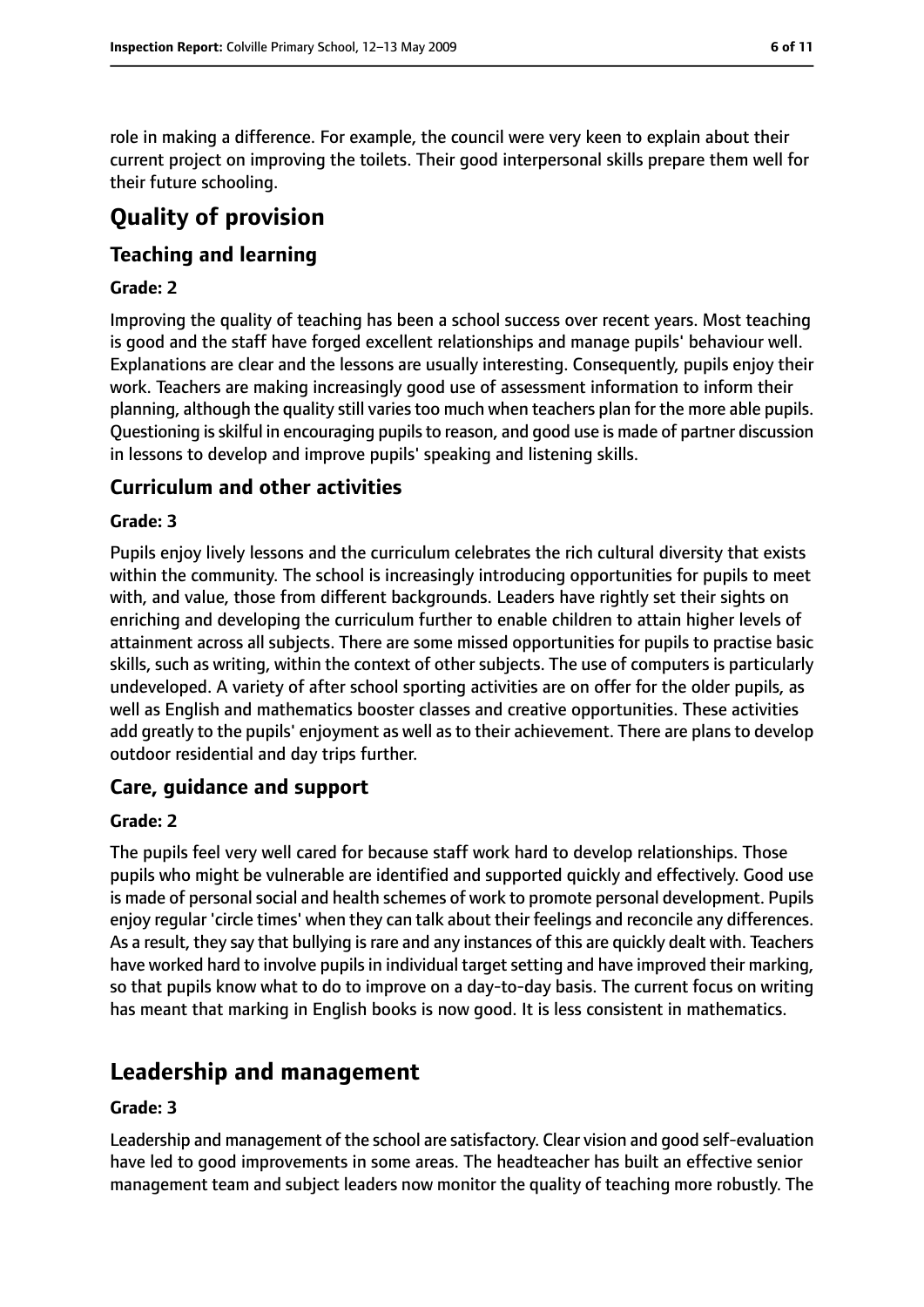deputy headteacher demonstrated that he is very knowledgeable and supports the headteacher well. Leaders are clear in knowing what they need to do to improve the school further. However, governors are not clear enough about the school's strengths and weaknesses. Improvement planning does not give enough detail of the impact of the school's monitoring and actions to help the leadership team and governors check the progress the school is making. As a result, some aspects of the school have not improved sufficiently since the last inspection such as the quality of the curriculum, challenge for the more able pupils and the impact of the governing body.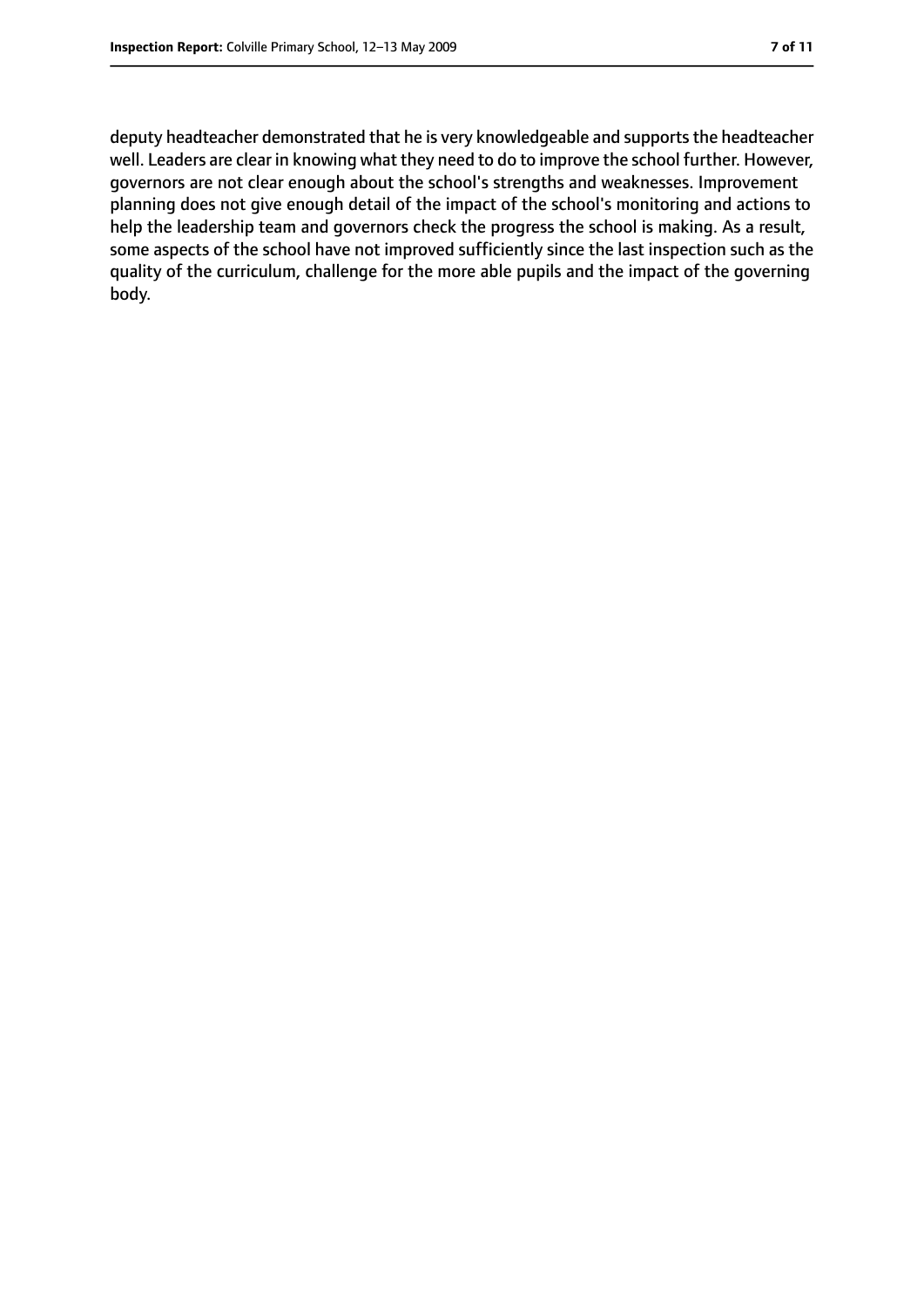**Any complaints about the inspection or the report should be made following the procedures set out in the guidance 'Complaints about school inspection', which is available from Ofsted's website: www.ofsted.gov.uk.**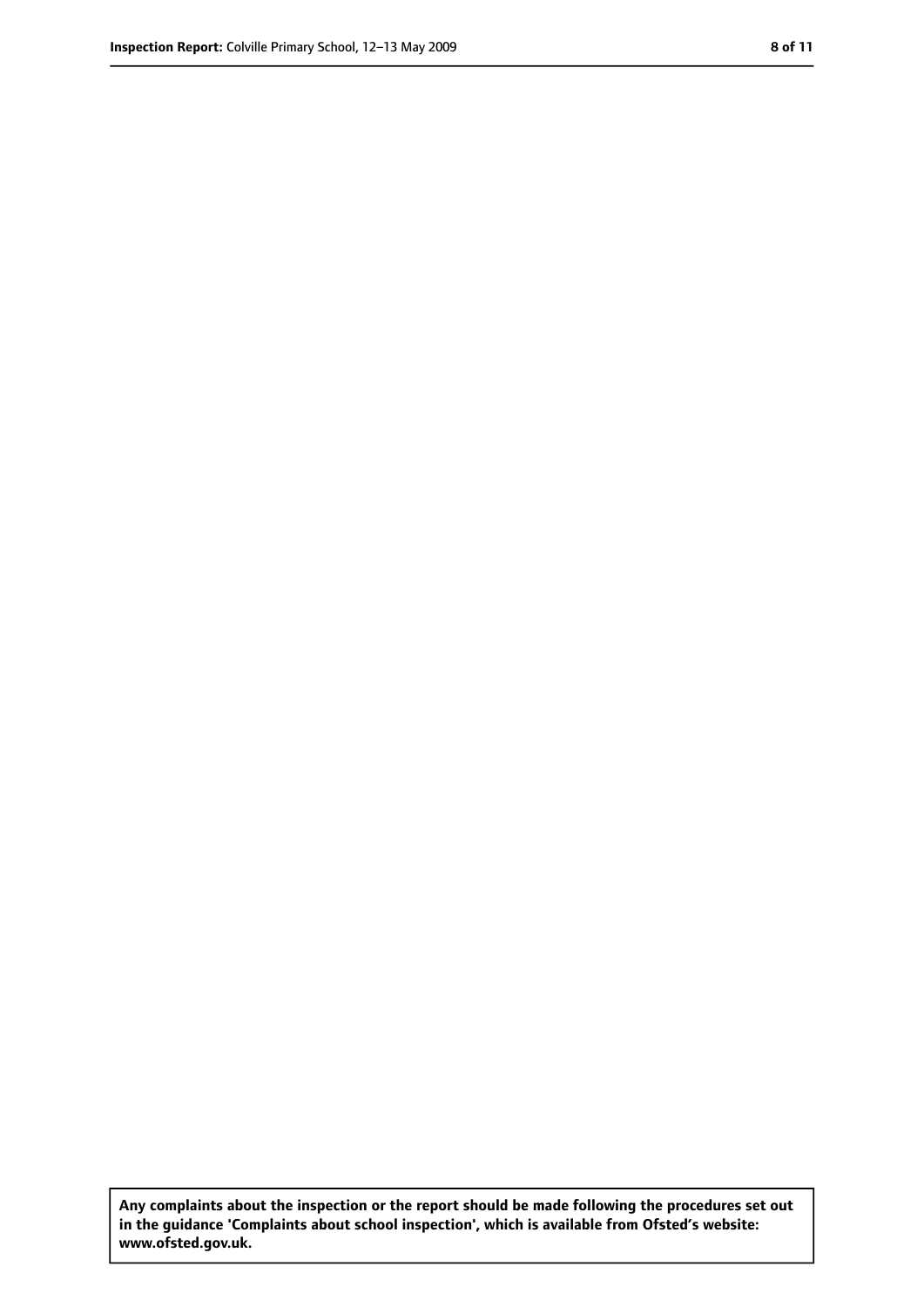# **Inspection judgements**

| ˈ Key to judgements: grade 1 is outstanding, grade 2 good, grade 3 satisfactory, and | School         |
|--------------------------------------------------------------------------------------|----------------|
| grade 4 inadequate                                                                   | <b>Overall</b> |

#### **Overall effectiveness**

| How effective, efficient and inclusive is the provision of<br>education, integrated care and any extended services in meeting the<br>needs of learners? |     |
|---------------------------------------------------------------------------------------------------------------------------------------------------------|-----|
| Effective steps have been taken to promote improvement since the last<br>inspection                                                                     | Yes |
| How well does the school work in partnership with others to promote learners'<br>well being?                                                            |     |
| The capacity to make any necessary improvements                                                                                                         |     |

## **Effectiveness of the Early Years Foundation Stage**

| How effective is the provision in meeting the needs of children in the<br>EYFS?                |  |
|------------------------------------------------------------------------------------------------|--|
| How well do children in the EYFS achieve?                                                      |  |
| How good are the overall personal development and well-being of the children<br>I in the EYFS? |  |
| How effectively are children in the EYFS helped to learn and develop?                          |  |
| How effectively is the welfare of children in the EYFS promoted?                               |  |
| How effectively is provision in the EYFS led and managed?                                      |  |

#### **Achievement and standards**

| How well do learners achieve?                                                                               |  |
|-------------------------------------------------------------------------------------------------------------|--|
| The standards <sup>1</sup> reached by learners                                                              |  |
| How well learners make progress, taking account of any significant variations<br>between groups of learners |  |
| How well learners with learning difficulties and/or disabilities make progress                              |  |

## **Annex A**

<sup>&</sup>lt;sup>1</sup>Grade 1 - Exceptionally and consistently high; Grade 2 - Generally above average with none significantly below average; Grade 3 - Broadly average to below average; Grade 4 - Exceptionally low.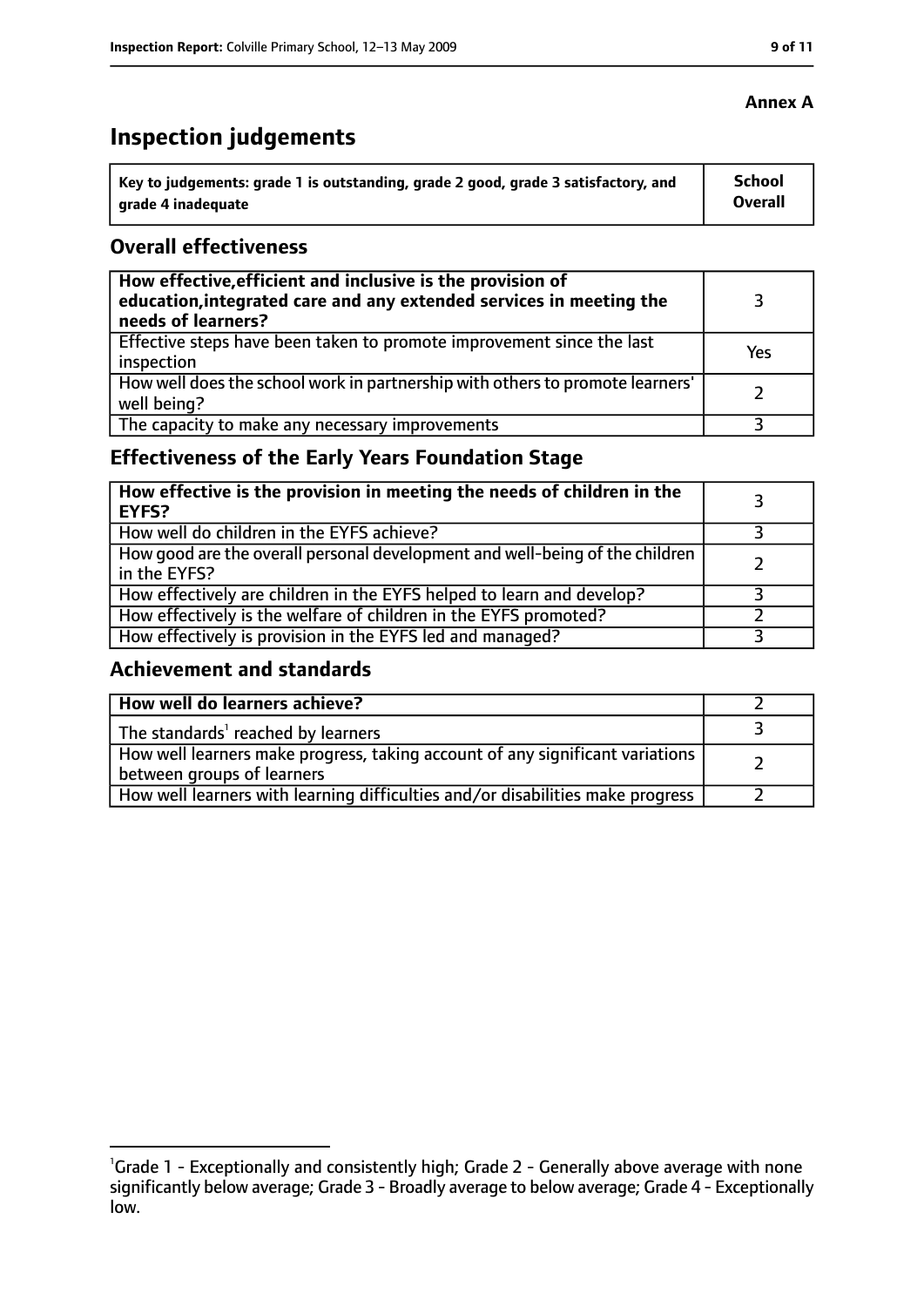## **Personal development and well-being**

| How good are the overall personal development and well-being of the<br>learners?                                 |  |
|------------------------------------------------------------------------------------------------------------------|--|
| The extent of learners' spiritual, moral, social and cultural development                                        |  |
| The extent to which learners adopt healthy lifestyles                                                            |  |
| The extent to which learners adopt safe practices                                                                |  |
| The extent to which learners enjoy their education                                                               |  |
| The attendance of learners                                                                                       |  |
| The behaviour of learners                                                                                        |  |
| The extent to which learners make a positive contribution to the community                                       |  |
| How well learners develop workplace and other skills that will contribute to<br>their future economic well-being |  |

# **The quality of provision**

| How effective are teaching and learning in meeting the full range of<br>learners' needs?                |  |
|---------------------------------------------------------------------------------------------------------|--|
| How well do the curriculum and other activities meet the range of needs and<br>  interests of learners? |  |
| How well are learners cared for, quided and supported?                                                  |  |

## **Leadership and management**

| How effective are leadership and management in raising achievement<br>and supporting all learners?                                              |     |
|-------------------------------------------------------------------------------------------------------------------------------------------------|-----|
| How effectively leaders and managers at all levels set clear direction leading<br>to improvement and promote high quality of care and education |     |
| How effectively leaders and managers use challenging targets to raise standards                                                                 | 3   |
| The effectiveness of the school's self-evaluation                                                                                               |     |
| How well equality of opportunity is promoted and discrimination eliminated                                                                      |     |
| How well does the school contribute to community cohesion?                                                                                      | 3   |
| How effectively and efficiently resources, including staff, are deployed to<br>achieve value for money                                          | 3   |
| The extent to which governors and other supervisory boards discharge their<br>responsibilities                                                  | 4   |
| Do procedures for safequarding learners meet current government<br>requirements?                                                                | Yes |
| Does this school require special measures?                                                                                                      | No  |
| Does this school require a notice to improve?                                                                                                   | No  |